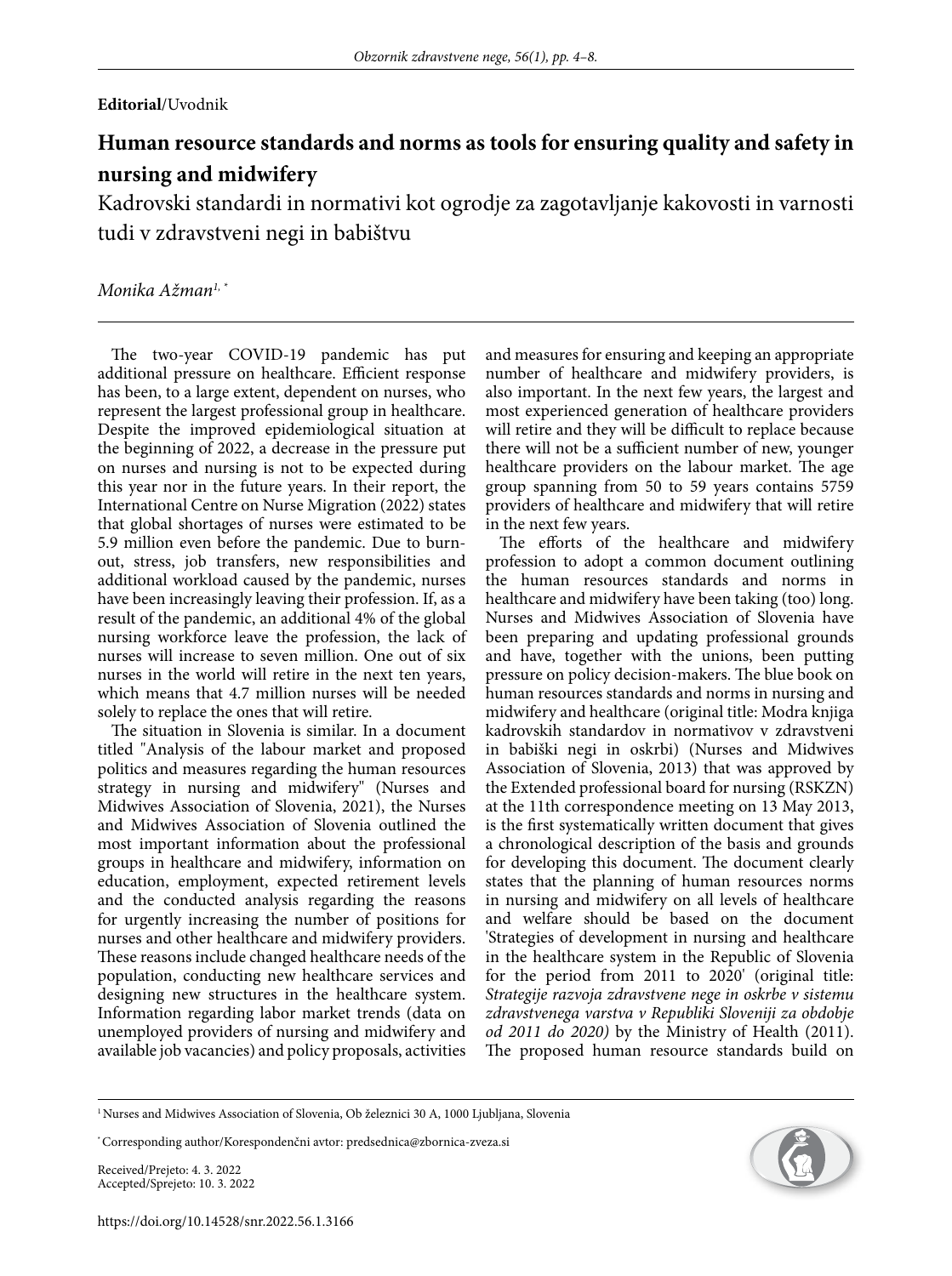proven and internationally comparable criteria, and was based on the findings regarding the complexity of nursing, with the help of the Slovenian categorisation of the complexity of nursing (SKZBZN) that began to be implemented in 2007 (Klančnik-Gruden, Bregar, Peternelj, & Marinšek, 2011). It was adopted by the Health Council (ZS) as a tool for staffing calculations in November 2011, considering the division of tasks and duties between providers of nursing services listed in the document 'Professional activities and competences in nursing and midwifery' (Železnik, 2008). In 2013, that document was pertinant material for the Strike Agreement made between the Government of the Republic of Slovenia and the representative unions of the public sector; Item 8 stipulated that standards and norms in midwifery and nursing and healthcare be adopted by 31 December 2013. The Ministry of Health did not give consent to the blue book.

In 2015, through the Strategic council for nursing and midwifery, the Ministry of Health impacted the re-harmonization and review of human resources standards and norms in nursing and midwifery to "design a report on human resources standards for individual areas of nursing and midwifery in the European Union and internationally as well as to draft a proposal of human resources standards in Slovenia" (Kramar & Bregar, 2021).

In 2019 the unions and the government agreed on signing the Agreement on the settlement of strike demands (2018) that in Item XII stipulates that the government agrees that the responsible ministry shall deal with the submitted proposals regarding the human resources standards and norms for healthcare and social welfare in accordance with the procedure determined in the collective agreement. The Government promised that the ministry responsible for health shall adopt the human resources standards and norms in nursing and midwifery and healthcare by 30 September 2019 and that these would come into effect as of 1 January 2020 (Kramar & Bregar, 2021).

The Ministry of Health did not adopt the document. Instead, a decision on appointing new working groups for designing a proposal of norms in nursing on all levels of healthcare was adopted. The groups commenced with their work in July 2019. The new document 'Professional competences and activities of nursing providers' (original title: *Poklicne kompetence in aktivnosti izvajalcev v dejavnosti zdravstvene nege)* (Prestor et al., 2019) that was adopted by the Extended professional board for nursing and midwifery, and to which the Minister of Health Aleš Šabeder gave consent upon a recommendation issued by ZS on 16 May 2016, was considered.

Kramar & Bregar (2021) emphasize that the current document 'Human resources standards and norms in nursing and midwifery' is based on evidence-based methods of monitoring/measuring the complexity of nursing in Slovenian hospitals over a period of more

than twenty years and measuring the workload of nursing employees on the primary level of healthcare and in institutions that are under direct management of the Ministry of Labour, Family, Social Affairs and Equal Opportunities. This document represents a digression from the experiential standards and norms that remain in place by the funding providers today and are not related to today's needs of healthcare users on all levels. The document that was designed by a large group of experts from various fields of healthcare and welfare, also considers the results of the RN4CAST (Aiken et al., 2011; Aiken et al., 2014; Aiken et al., 2016; Aiken et al., 2018) study that are used as guidelines in the design of human resources norms in Europe and elsewhere.

Global strategic directions for nursing and midwifery 2021–2025 have been designed by the World Health Organization (2021) in order for countries to secure a sustainable contribution of nurses and midwives in order to achieve universal healthcare and reach other goals related to the health of the population. They include four main areas that are used in designing national strategies according to national needs and priorities: education, jobs, management and provision of services. The purpose of the four strategic directions is: 1) to educate enough midwives and nurses with competencies to ensure the population's healthcare needs; 2) creating jobs, managing migrations and employing midwives and nurses and keeping them where they are needed the most; 3) strengthening nursing and midwifery management with healthcare and academic systems; 4) ensure the support, respect, motivation and equipment for nurses and midwives, so that they can contribute to services as best as they can.

Two decades of drawing attention to the urgency of systemic solutions of the problems caused by the lack of nurses and other providers of healthcare and midwifery services in healthcare and welfare centers has brought about an emergency situation that threatens the wellbeing of patients and employees in healthcare and midwifery. A nurse and a midwife are both trustworthy professions but are, due to demanding working conditions in which nurses and midwifes are overworked and underpaid and the fact that they have an immense responsibility in a society where material goods are valued the most, extremely difficult professions, and therefore are less and less appealing prospects for generation Z. If the status of nursing and midwifery providers is not solved systemically, we cannot expect young people to choose to work in this profession. After all the years of attempting to regulate the field of healthcare and nursing together with many other important stakeholders, a question arises whether health really is a priority for all the previous governments, or politics in general. If this is so, then now it is high time that human resources standards and norms are adopted.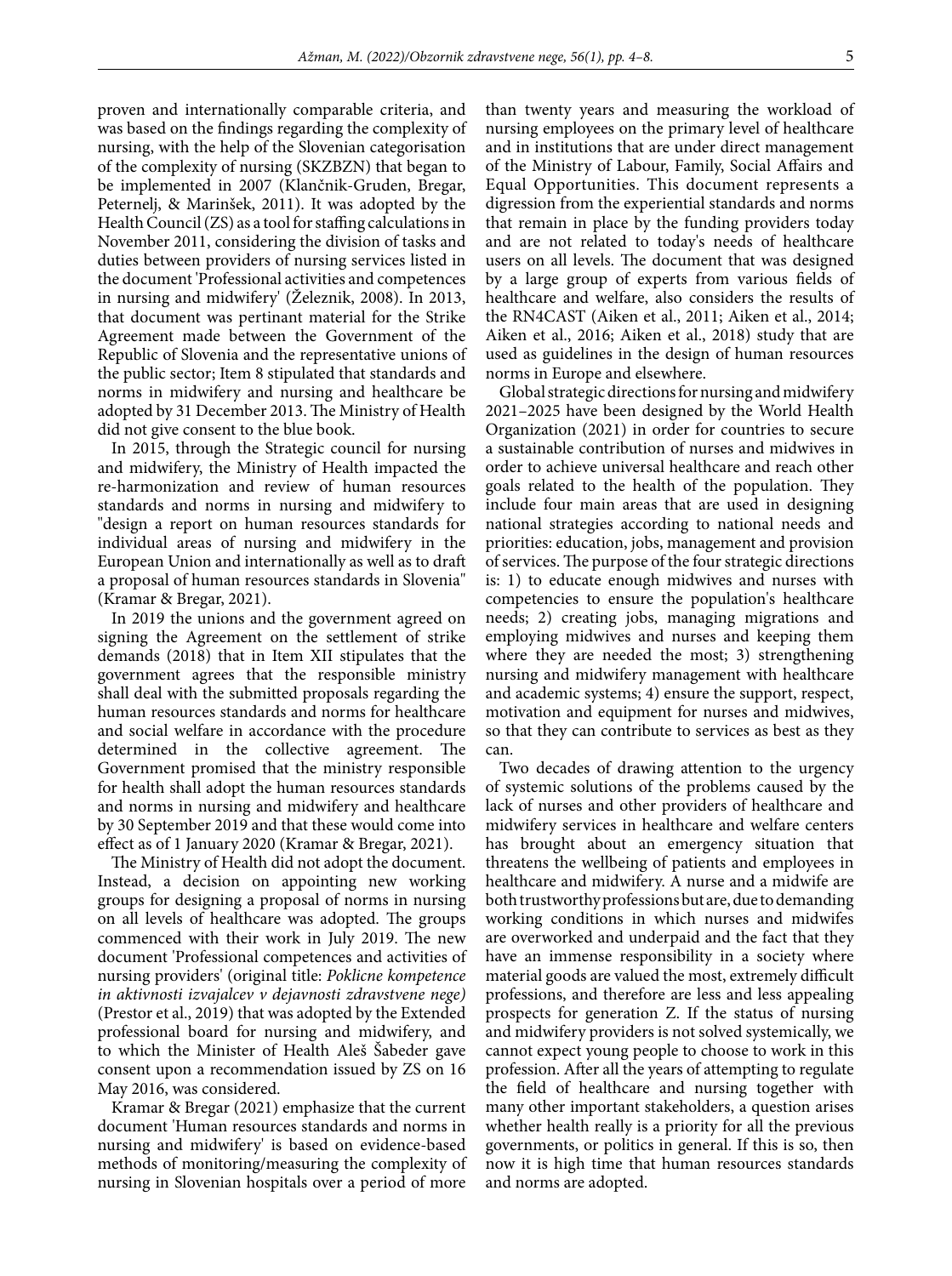In the globalized world, healthcare is becoming the strongest industry. Decision-makers should be aware that investing in nursing and midwifery is really an investment in the health of the people and the state rather than a financial burden. In nursing, probably due to the feminization of the profession, there are major inconsistencies in healthcare policies when it comes to this large professional group. This is evident in low investments by the governments into the improvement of the working conditions and insufficient payment for the job. We will not allow ourselves to be excluded from adopting strategic decisions. *"Nothing about us without us and nothing on healthcare without nurses and midwives"* – is our guideline in ensuring that joint efforts are made.

#### *Slovenian translation/Prevod v slovenščino*

Dve leti trajajoča pandemija virusa covida-19 je na zdravstvo ustvarila dodatne pritiske. Izrednega pomena za učinkovito ukrepanje so imele in še imajo medicinske sestre kot največja poklicna skupina v zdravstvu. Kljub epidemiološkemu umirjanju stanja v začetku leta 2022 vseeno ni pričakovati, da se bodo pritiski na medicinske sestre in zdravstveno nego zmanjšali. Ne v tem letu, niti v prihodnjih letih. Združenje *The International Centre on Nurse Migration* (2022) v svojem poročilu navaja, da je bilo že pred pandemijo svetovno pomanjkanje medicinskih sester ocenjeno na 5,9 milijona. Zaradi izgorelosti, stresa, prerazporeditev, novih odgovornosti in dodatnih delovnih obremenitev, ki jih je povzročila pandemija, medicinske sestre še dodatno zapuščajo opravljanje tega poklica. Če bi zaradi vplivov pandemije zapustilo poklic še dodatnih 4 % svetovne delovne sile v zdravstveni negi, bo na svetu primanjkovalo sedem milijonov medicinskih sester. Ena od šestih medicinskih sester na svetu se bo v prihodnjih desetih letih upokojila, kar pomeni, da bi potrebovali 4,7 milijona medicinskih sester le za nadomestitev upokojitev.

Razmere v Sloveniji so podobne globalnim razmeram. Zbornica zdravstvene in babiške nege Slovenije – Zveza društev medicinskih sester, babic in zdravstvenih tehnikov Slovenije (Zbornica – Zveza) je v dokumentu Analiza razmer na trgu dela in predlog politik ter ukrepov kadrovske strategije v dejavnosti zdravstvene in babiške nege (Zbornica – Zveza, 2021) opredelila najpomembnejše podatke o poklicnih skupinah v dejavnosti zdravstvene in babiške nege, podatke o izobraževanju, zaposlovanju, projekciji predvidenega upokojevanja, izvedeni analizi razlogov o nujnosti povečanih potreb zaposlovanja medicinskih sester in drugih izvajalcev zdravstvene in babiške nege. Mednje spadajo spremenjene zdravstvene potrebe prebivalstva, izvajanje novih zdravstvenih storitev in oblikovanje novih struktur v zdravstvenem sistemu. Pomembni so tudi podatki o razmerah na trgu dela (podatki o brezposelnih izvajalcih zdravstvene in babiške nege ter prostih delovnih mestih) in predlogi politik, aktivnosti in ukrepov za zagotavljanje in zadržanje ustreznega števila izvajalcev v dejavnosti zdravstvene in babiške nege. V prihodnjih letih se bo upokojila najbolj številčna in najbolj izkušena generacija izvajalcev in izvajalk zdravstvene nege, ki jo bo stežka nadomestiti, saj na trgu delovne sile ne bo na razpolago ustreznega števila novih, mlajših izvajalcev zdravstvene nege. V starostnem razponu od 50 let do 59 let, je skupno 5759 izvajalcev zdravstvene in babiške nege, ki se bodo upokojili v prihodnjih letih.

Prizadevanja stroke zdravstvene in babiške nege, da bi sprejeli enotni dokument kadrovskih standardov in normativov v zdravstveni in babiški negi, so (pre) dolga. Zbornica – Zveza vse od vstopa v novo tisočletje pripravlja in posodablja strokovna izhodišča in skupaj s sindikati izvaja pritiske na politične odločevalce. *Modra knjiga kadrovskih standardov in normativov v zdravstveni in babiški negi in oskrbi* (Zbornica – Zveza, 2013), ki jo je na 11. korespondenčni seji z dne 13. 5. 2013 potrdil Razširjeni strokovni kolegij za zdravstveno nego (RSKZN), je prvi sistematični dokument, ki v uvodu kronološko opiše izhodišča in podlage za nastanek tega dokumenta. Dokument jasno opredeljuje, da je pri načrtovanju kadrovskih normativov v zdravstveni in babiški negi na vseh nivojih izvajanja zdravstvenega in tudi socialnega varstva treba izhajati iz *Strategije razvoja zdravstvene nege in oskrbe v sistemu zdravstvenega varstva v Republiki Sloveniji za obdobje od 2011 do 2020* Ministrstva za zdravje (2011). Predlagani kadrovski standardi gradijo na preverjenih in mednarodno primerljivih kriterijih ter na podlagi ugotovitev zahtevnosti zdravstvene nege s pomočjo Slovenske kategorizacije zahtevnosti zdravstvene nege (SKZBZN), ki se je začela izvajati leta 2007 (Klančnik - Gruden, Bregar, Peternelj, & Marinšek, 2011). Kot orodje za izračun kadra v zdravstveni negi jo je sprejel Zdravstveni svet (ZS) meseca novembra 2011, če naj bi se upoštevalo razmejitve del in nalog med izvajalci storitev zdravstvene nege, navedenih v dokumentu Poklicne aktivnosti in kompetence v zdravstveni in babiški negi (Železnik, 2008). Takratni dokument je leta 2013 postal tudi materija Stavkovnega sporazuma, ki je bil sklenjen med Vlado Republike Slovenije in reprezentativnimi sindikati javnega sektorja in je v osmi točki določal, da se standardi in normativi v babiški in zdravstveni negi ter oskrbi sprejmejo do 31. 12. 2013. Ministrstvo za zdravje (MZ) Modri knjigi ni dalo soglasja.

V letu 2015 je MZ preko Strateškega sveta za področje zdravstvene in babiške nege vplivalo na ponovno usklajevanje in pregled kadrovskih standardov in normativov v zdravstveni in babiški negi, da »izdela poročilo kadrovskih standardov za posamezna področja zdravstvene in babiške nege na področju Evropske unije oz. širšem mednarodnem prostoru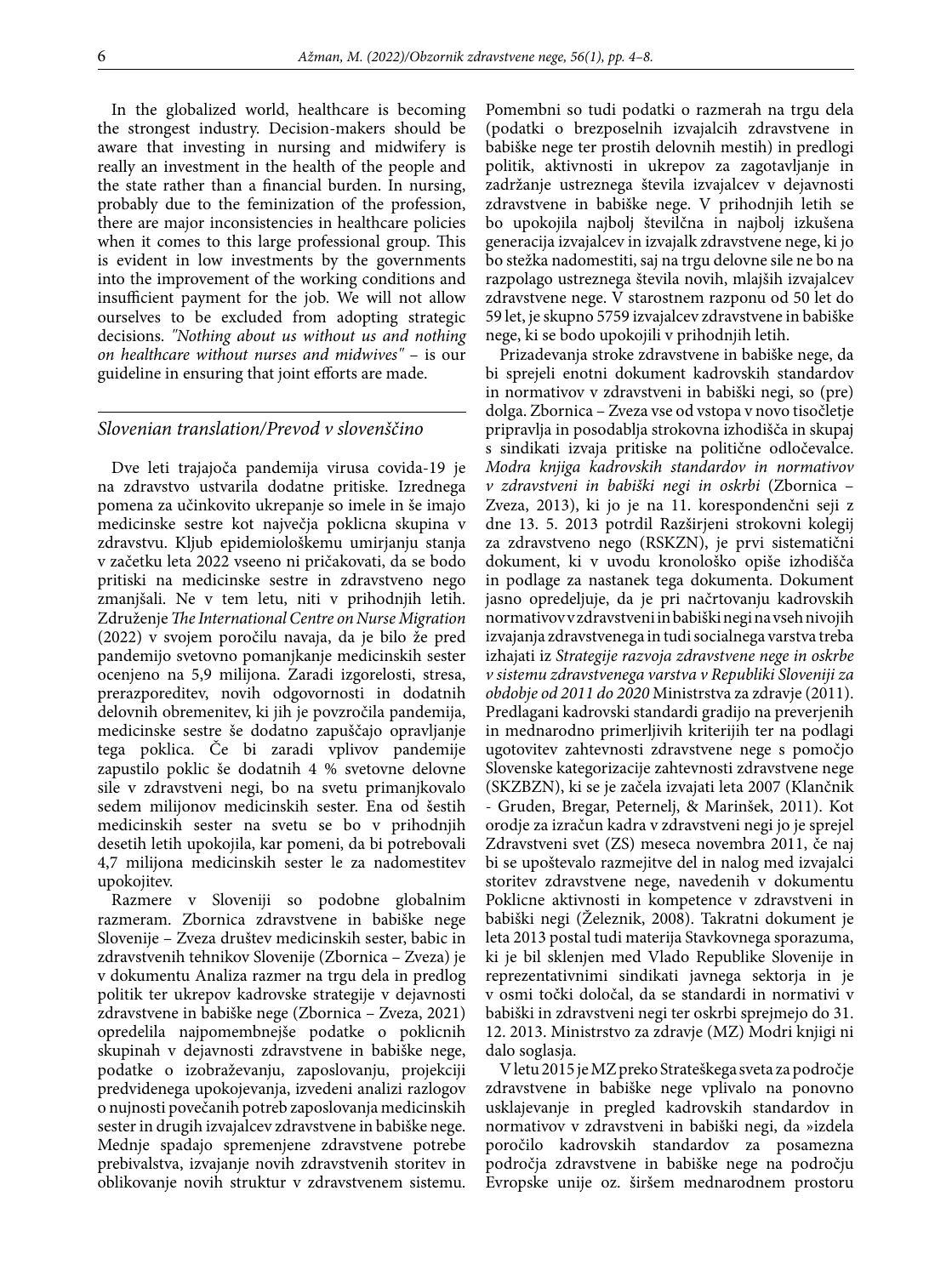ter oblikovanje predloga kadrovskih standardov v slovenskem prostoru« (Kramar & Bregar, 2021).

V letu 2019 so sindikati z vlado ponovno dosegli podpis Sporazuma o razreševanju stavkovnih zahtev (2018), ki v točki XII. določa, da se vlada zavezuje, da bo pristojno ministrstvo obravnavalo prejete predloge kadrovskih standardov in normativov za dejavnost zdravstva in socialnega varstva v skladu s postopkom, določenim v kolektivni pogodbi. Vlada se je zavezala, da bo ministrstvo, pristojno za zdravje, sprejelo kadrovske standarde in normative na področju zdravstvene in babiške nege ter oskrbe do 30. 9. 2019 z veljavnostjo od 1. 1. 2020 (Kramar & Bregar, 2021).

MZ dokumenta ni sprejelo. Namesto tega je ponovno sprejelo sklep o imenovanju novih delovnih skupin za oblikovanje predloga normativov v zdravstveni negi na vseh ravneh zdravstvenega varstva, ki so z delom začele julija 2019. Pri delu je bil upoštevan nov dokument *Poklicne kompetence in aktivnosti izvajalcev v dejavnosti zdravstvene nege* (Prestor et al., 2019), ki ga je sprejel Razširjeni strokovni kolegij za zdravstveno in babiško nego in h kateremu je 16. 5. 2019, na priporočilo ZS, podal soglasje tudi minister za zdravje Aleš Šabeder.

Kramar & Bregar (2021) poudarjata, da v tem trenutku aktualni dokument *Kadrovski standardi in normativi v zdravstveni in babiški negi* gradi na dokazih, podprti metodi več kot dvajset let trajajočega spremljanja/merjenja zahtevnosti zdravstvene nege v slovenskih bolnišnicah in merjenja obsega dela zaposlenih v zdravstveni negi, in sicer tako na primarni ravni zdravstvenega varstva kot na področju zavodov, ki spadajo pod neposredno vodenje Ministrstva za delo, družino, socialne zadeve in enake možnosti. S tem dokumentom se oddaljujemo od izkustvenih standardov in normativov, ki so še dandanes v veljavi od plačnika in niso povezani z današnjimi potrebami uporabnika zdravstvenega varstva na vseh ravneh. Dokument, ki ga pripravljala večja skupina strokovnjakov različnih področij zdravstvenega in socialnega varstva, upošteva tudi rezultate raziskav RN4CAST (Aiken et al., 2011; Aiken et al., 2014; Aiken et al., 2016; Aiken et al., 2018), ki jih kot smernice za pripravo kadrovskih normativov uporabljajo v Evropi in drugje po svetu.

Globalne strateške usmeritve za zdravstveno nego in babištvo 2021–2025 je pripravila Svetovna zdravstvena organizacija (2021), da države zagotovijo trajnostni prispevek medicinskih sester in babic za doseganje univerzalne zdravstvene oskrbe in doseganje drugih ciljev za zdravje prebivalstva. Vključujejo štiri glavna področja, ki jih glede na nacionalne potrebe in prioritete države uporabijo pri oblikovanja nacionalnih strategij: izobraževanje, delovna mesta, vodenje in zagotavljanje storitev. Namen štirih strateških usmeritev je: 1) izobraziti dovolj babic in medicinskih sester s kompetencami za zagotavljanje zdravstvenih potreb prebivalstva; 2) ustvarjanje delovnih mest, upravljanje z migracijami in zaposlovanje babic in medicinskih sester in kako jih obdržati tam, kjer jih najbolj potrebujejo; 3) okrepitev vodenja zdravstvene nege in babištva z zdravstvenimi in akademskimi sistemi; 4) babicam in medicinskim sestram zagotoviti podporo, spoštovanje, zaščito, motivacijo in opremo, da lahko tako varno in optimalno prispevajo k izvedbi storitev v delovnih okoljih.

Dve desetletji opozarjanja na nujnost sistemskega reševanja problematike pomanjkanja medicinskih sester in drugih izvajalcev zdravstvene in babiške nege v zdravstvenih in socialnovarstvenih zavodih je povzročilo izredne razmere, ki že ogrožajo paciente in tudi zaposlene v zdravstveni in babiški negi. Poklica medicinske sestre in babice sta zaupanja vredna poklica, ki na žalost predvsem zaradi težkih pogojev dela, pogosto celo na meji vzdržnega, zaradi preobremenjenosti, podplačanosti in velike odgovornosti v družbi materialnih vrednot postajata manj zanimiva za generacijo Z. Če ne bo sistemsko rešen status izvajalcev zdravstvene nege in babištva, ne moremo pričakovati, da se bodo mladi odločali za ta poklic. Po vseh letih prizadevanj k urejanju področja zdravstvene in babiške nege, skupaj z mnogimi pomembnimi deležniki, se zastavlja vprašanje, ali je zdravje ljudi zares prednostna naloga te in vseh predhodnih vlad oziroma celotne politike. Če to drži, potem je zdaj skrajni čas, da se kadrovski standardi in normativi sprejmejo.

Zdravstvo postaja v globalnem svetu najmočnejša gospodarska panoga. Odločevalci se morajo zavedati, da vlaganje v poklic medicinske sestre in babice ne predstavlja stroška, temveč gre za naložbo v zdravje ljudi in državo. V zdravstveni negi, verjetno prav zaradi feminizacije poklica, obstajajo velike neenakosti zdravstvene politike do te velike poklicne skupine, ki se kaže v nizkem vlaganju vlad v izboljšanje delovnih pogojev in nedostojnem plačilu za delo. Ne bomo dopustili, da ne bi bili vključeni v sprejemanje strateških odločitev. *»Nič o nas brez nas in nič o zdravstvu brez medicinskih sester in babic«* – je naše vodilo pri zagotavljanju skupnih prizadevanj.

## **Conflict of interest**/Nasprotje interesov

Avtorica je predsednica Zbornice zdravstvene in babiške nege Slovenije – Zveze strokovnih društev medicinskih sester, babic in zdravstvenih tehnikov Slovenije./The author is the president of the Nurses and Midwives Association of Slovenia.

### **References**

Aiken, L., Cerón, C., Simonetti, M., Lake, E. T., Galiano, A., Garbarini, A. ... Smith, H. L. (2018). Hospital nurse staffing and patient outcomes. *Revista Médica Clínica Las Condes*, 29(3), 322–327.

https://doi.org/10.1016/j.rmclc.2018.04.011